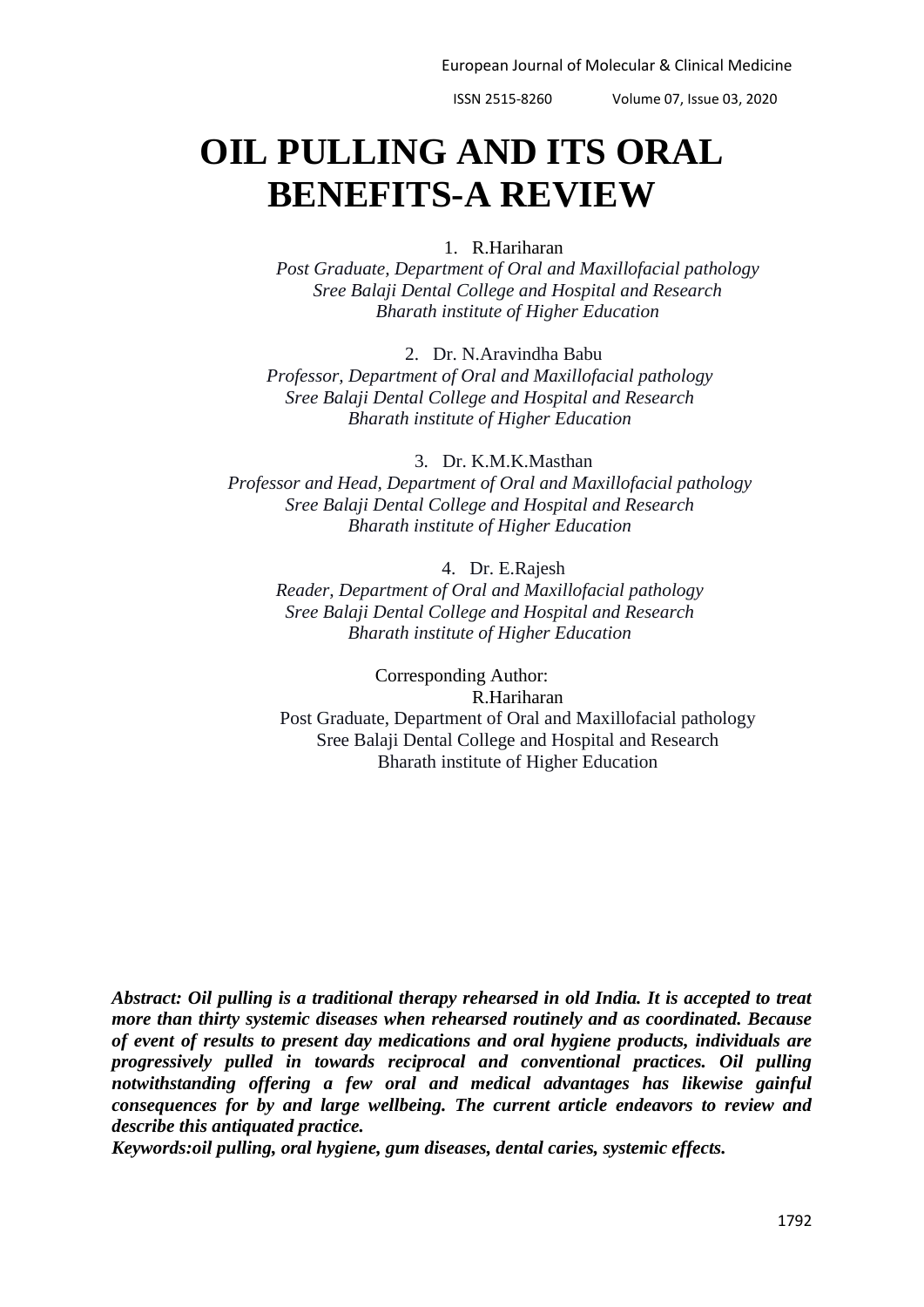### **1. INTRODUCTION:**

It is a typical conviction that oral health fills in as a passage to general wellbeing. This infers that oral health altogether impacts the overall wellbeing and prosperity of an individual.<sup>[1]</sup> As of late, numerous investigations have given unequivocal proof on the solid connection among systemic and oral disorders. It is accepted that this relationship is because of normal hazard factors shared between different diseases.[2] Periodontal diseases, (for example, gingivitis and periodontitis), and dental caries are the most widely recognized types of oral diseases.[3] The occurrence of periodontal disease is discovered to be most prominent in diabetic patients and those with heart diseases, when contrasted with the solid population.<sup>[4]</sup>In fact, numerous studies have recognized periodontal disease as a danger factor for the etiology of coronary heart disease. Likewise, a careful assessment of the gingival tissue can highlight a huge lack of vitamin C and other dietary deficiencies.[5] Dental caries, which is additionally one of the most well-known types of infectious diseases all around the world, has been found to fundamentally influence the systemic health, and personal satisfaction of individuals.<sup>[6]</sup>

The oral cavity fills in as a point of convergence of passage for microorganisms into the systemic circulation.<sup>[7]</sup> While the host immune system of a healthy individual keeps the body from harmful microorganisms, a penetrate in the actual boundaries in the oral cavity may give admittance to into the systemic circulation.<sup>[3]</sup> Likewise, an absence of oral cleanliness permits an expansion in destructive microbial colonization of the oral biofilm.[8] In this manner, mechanical and chemical methods for controlling the quantity and quality (destructiveness) of the oral biofilm is significant in preventing systemic infections and especially periodontal diseases, for example, gingivitis and periodontitis. An accentuation on preventing oral infections can prompt a decrease in the frequency of different systemic diseases also. Additionally, routine screening and oral assessments may help in recognizing early indications of systemic diseases in the oral cavity and help in preventing sickness development. The point of this article is to distinguish the beneficial effects of oil pulling treatment in the prevention of different oral infections and to pinpoint its utilization as a subordinate to conventional oral hygiene aids.

Oil pulling or oil washing, as the name proposes includes actively washing of oil in the oral cavity to accomplish nearby furthermore, systemic benefits, like the recent utilization of mouthwashes and oral washes. It has been utilized for quite a long time for the treatment and prevention of different oral and systemic infections, utilizing edible oils got from either sunflower, sesame, and coconut.<sup>[9]</sup> The cycle of oil pulling is accepted to cure or control 30 distinct kinds of systemic diseases including migraine, headache, and constant illnesses, for example, asthma and diabetes mellitus.<sup>[10]</sup> The impacts of oil pulling on oral health, as a subordinate to regular oral hygiene measures have been commendable. Various research studiesproposes that oil pulling treatment may decrease the overall oral bacterial check and diminish plaque and gingival scores.Moreover, it has additionally appeared to decrease the occurrence to dental caries from mild or moderate level.

# **2. PROCEDURE OF OIL PULLING:**

Oil pulling is performed ideally in the morning on an empty stomach. One tablespoon (around 10 ml), of sesame oil, being the recommended dosage for adults is tasted, and washed between the teeth for a term of roughly 15-20 min furthermore, spat out. Swishing the oil for the suggested duration in the oral cavity changes the consistency of the oil, which turns milk white with a slight consistency.<sup>[11]</sup> Swallowing the oil ought to be avoided as it might have toxins and microorganisms, which are unsafe to general health. This ought to be trailed by flushing, traditional tooth brushing and flossing.<sup>[12]</sup> The training ought to ideally be performed three times every day for intense sicknesses. While there are no recommended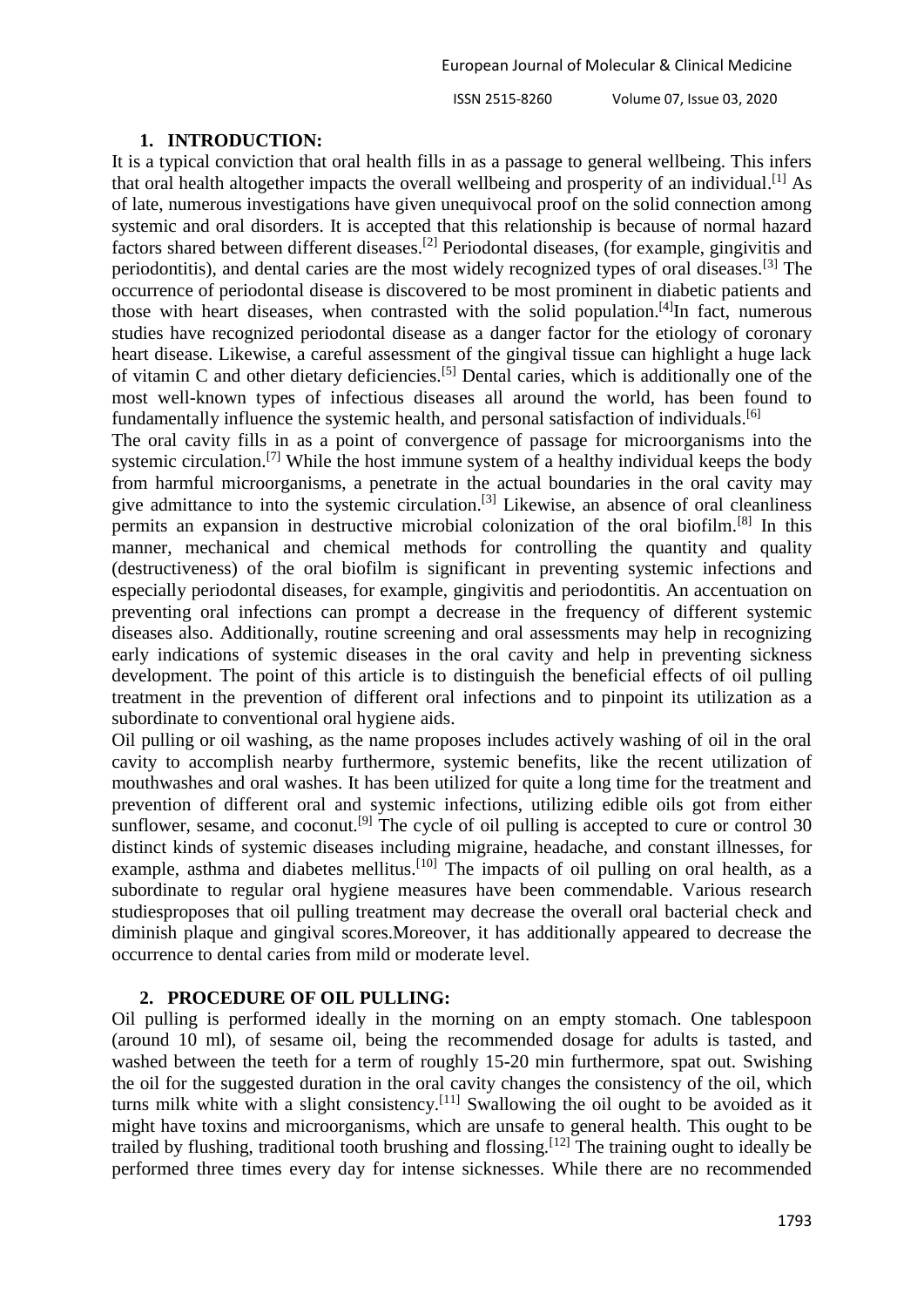contraindications, it isn't advisable for kids underneath the age of 5 years to perform oil  $pulling.$ <sup>[11,12]</sup>

# **MECHANISM OF ACTION:**

While there are numerous theories, the specific component of action is hazy. One hypothesis theorizes anmechanism including alkalihydrolysis of fat, bringing about saponification or on the other hand "soap making" process. Since the oils utilized for oil pulling contain fat, the alkali hydrolysis process emulsifies the fat into bicarbonate ions, typically found in the saliva. Soaps which are viable cleaning agents mix in the oil, subsequently expanding the surface region of the oil, and thus expanding the cleansing action.[9] Another hypothesis recommends that the viscous nature of the oil inhibitsplaque collection and adhesion of bacteria.[9] Furthermore, the third hypothesis theorizes that the antioxidants agents present in the oil cause detoxification by preventing lipid peroxidation, bringing about an antibiotic like impact. Accordingly helping in the devastation of microorganisms and potentiating the activity of Vitamin E in the oral cavity. $[11]$ 

# **SESAME OIL IN OIL PULLING:**

Sesame oil contains three lignans (sesamin, sesamolin, also, sesaminol). These lignans contain Vitamin E and polyunsaturated fatty acids. Also, linoleic acid and oleic acids are additionally significant parts of sesame oil.<sup>[13,14]</sup> The parts of sesame oil have antioxidative properties that decrease lipid peroxidation by lessening the free radical injury to oral tissues.[14] .

# **COCONUT OIL IN OIL PULLING:**

Coconut oil is made out of 92% saturated acids, with lauric acidmaking up for half of these saturated acids. Monolaurin and monoglycerides of lauric acid have been distinguished to have antimicrobial activity against a scope of microorganisms.<sup>[15]</sup> These incorporate Helicobacter pylori, Staphylococcus aureus, Escherichia vulneris, Enterobcater, and Candida species, counting Candida glabrata, Candida albicans, Candida stellatoidea, Candida parapsilosis, Candida tropicalis, and Candida krusei and different viruses.<sup>[15,16]</sup>

#### **EFFECTS OF OIL PULLING ON ORAL HEALTH: Dental caries:**

The oral cavity is constantly covered with a biofilm. The chemical and mechanical evacuation of the oral biofilm is significant in keeping up the environmental equilibrium of the oral cavity and preventing the commencement of the carious cycle. An expected 700 various types of microscopic organisms are found in the oral microbiome, occupying the oral biofilm.<sup>[16]</sup> Of these, bacitracin creating Streptococcus mutans and lactic acid creating Lactobacilli are the most well-known microbes that cause dental caries.<sup>[17]</sup> The demineralization process begins after the pH of plaque drops beneath the "critical value" (5.5 for hydroxyapatite, 4.5 for fluorapatite, and 6.7 for cementum), causing crumbling of the calcium phosphate particles in the hydroxyapatite crystals. The demineralized form of enamel is known as dental caries.<sup>[16,17]</sup>

Oil pulling is appeared to have antibacterial action against C. albicans and S. mutans utilizing coconut oil, while sesame oil additionally has comparable activity against S. mutans and Lactobacilli.<sup>[17]</sup> Following a 40-day regimen of oil pulling, a normal decrease of 20% was seen in the complete microbial count in the oral cavity.<sup>[18]</sup> Similarly, another investigation testing the susceptibility to dental caries before and after oil pulling, in half of the subjects the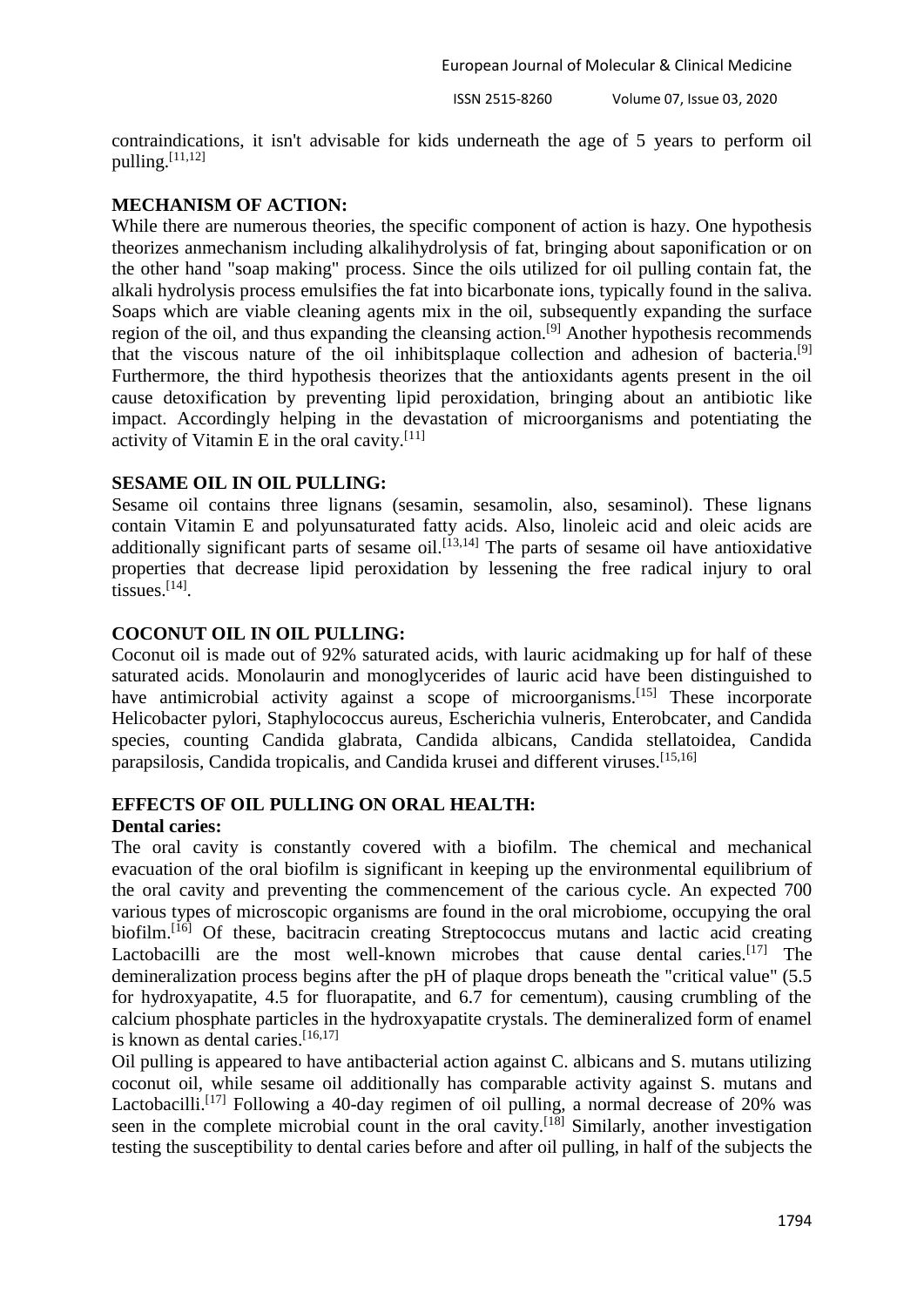European Journal of Molecular & Clinical Medicine

ISSN 2515-8260 Volume 07, Issue 03, 2020

susceptibility was decreased from "marked" to "slight." Whereas, in the other half of the subjects the susceptibility diminished from "marked" to "moderate."<sup>[18]</sup>

# **Plaque-induced gingivitis:**

Plaque-induced gingivitis is one of the most common forms of gingival disease caused because of the connection of microorganisms in the plaque biofilm with the inflammatory cells of the host.[19] A recent randomized controlled trial appeared a significant decrease inmodified gingival index scores and plaque scores following oil pulling treatment when contrasted with chlorhexidine group.<sup>[20]</sup> Another investigation additionally demonstrated a decrease in plaque scores following 45 days of oil pulling treatment with sunflower oil.<sup>[21]</sup> The plaque scores diminished by 18-30%, though gingivitis diminished by 52-60%.<sup>[20]</sup> Furthermore, proof from both clinical and biological assessments demonstrated that oil pulling was powerful against plaque-induced gingivitis.<sup>[22]</sup>

# **Halitosis:**

Halitosis or bad breath is a typical issue that can frequently cause social problem. The malodor is delivered from volatile sulfide mixes particularly dimethyl sulfide, hydrogen sulfide, and methyl mercaptan, beginning from the proteolytic destruction of the peptides present in food garbage, saliva, plaque, and desquamated epithelial cells. Gram-negative proteolytic bacteria answerable for periodontitis and gingivitis are additionally known to deliver sulfide compounds.[23] Oil pulling treatment utilizing sesame oil was discovered to be as compelling against halitosis and related microorganisms, as chlorhexidine rinses which are viewed as a gold standard.<sup>[24]</sup> Moreover, oil pulling is additionally more practical than chlorhexidine, with no adverse effects like hypersensitive responses, and mucosal staining following long term use.  $[22,23]$ 

# **Oral thrush:**

Oral thrush or oral candidiasis is a non-infectious fungal infection brought about by Candida species. It is ordinarily found in people taking drugs that may modify the oral microflora over expanded periods. Denture wearers, patients, going through prolonged antibiotic treatment or utilizing inhalers of corticosteroid for asthma, and patients going throughchemotherapy or radiotherapy allegedly have a higher rate of oral candidiasis.<sup>[24]</sup> Evidence recommends that oil pulling treatment improves indications of oral thrush in two different ways. To begin with, it traps or pulls the toxins and different microbes during oil pulling and consequently helps in the mechanical expulsion of the microbes from the oral cavity. Second, the antifungal properties of the oils utilized, especially coconut oil, kills the yeast in the oral cavity and in this way assumes a function in disposing of the candida pathogens.[25,26]

# **Systemic Effects:**

The advantages of oil pulling are not restricted to the oral cavity. Indeed, as per ancient Indian Ayurveda text, oil pulling can be utilized for the prevention and treatment of more than 30 various diseases, which shift from migraines, headaches, thrombosis, and skin inflammation such as eczema; to lethal diseases, for example, diabetes andasthma.<sup>[11,21]</sup>

# **3. CONCLUSION:**

Oil pulling is seen to acquire improvement in oral hygiene at the point when practiced effectively and routinely. Limited accessible research on impact of oil pulling on oral hygiene shows promising advantages of oil pulling procedure on oral cavity. However, oil pulling doesn't supplant dental treatment and is at present not suggested by American dental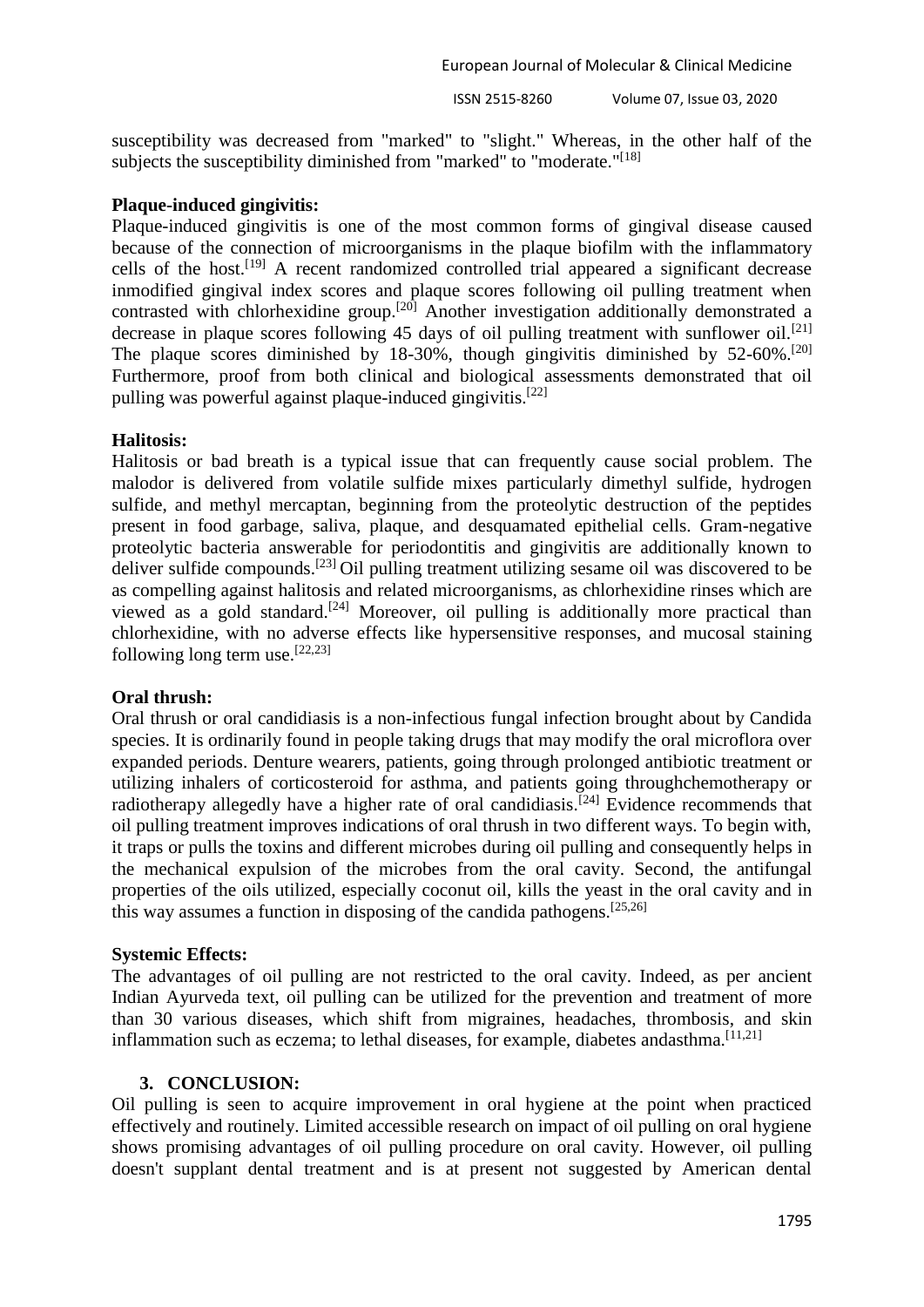association. Extensive research on the part of this traditional, cheap and important cure ought to be empowered without predisposition. Based on presently accessible research, it is clear that oil pulling when proceeded as suggested, can be securely utilized as an adjuvant to keep up good oral hygiene and health alongside the standard tooth brushing and flossing with promising positive outcomes.

# **4. REFERENCES:**

- 1. Scully C, Ettinger RL. Oral Health in America: A Report of the Surgeon General. Washington, DC, USA: Department of Health and Human Services, US Public Health Service; 2000.
- 2. Sheiham A, Watt RG. The common risk factor approach: A rational basis for promoting oral health. Community Dent Oral Epidemiol2000;28:399-406.
- 3. Li X, Kolltveit KM, Tronstad L, Olsen I. Systemic diseases caused by oral infection. Clin Microbiol Rev 2000;13:547-58.
- 4. Engebretson SP, Vossughi F, Hey-Hadavi J, Emingil G, Grbic JT. The influence of diabetes on gingival crevicular fluid beta-glucuronidase and interleukin-8. J Clin Periodontol2006;33:784-90.
- 5. Kinane DF. Periodontal diseases' contributions to cardiovascular disease: An overview of potential mechanisms. Ann Periodontol1998;3:142-50.
- 6. Segata N, Haake SK, Mannon P, Lemon KP, Waldron L, Gevers D, et al. Composition of the adult digestive tract bacterial microbiome based on seven mouth surfaces, tonsils, throat and stool samples. Genome Biol 2012;13:R42.
- 7. Xu X, He J, Xue J, Wang Y, Li K, Zhang K, et al. Oral cavity contains distinct niches with dynamic microbial communities. Environ Microbiol2015;17:699-710.
- 8. Jenkinson HF. Beyond the oral microbiome. Environ Microbiol2011;13:3077-87.
- 9. Tomar P, Hongal S, Jain M, Rana K, Saxena V. Oil pulling and oral health: A review. Int J Sci Study 2014;1:33.
- 5. 10.Pal SK, Shukla Y. Herbal medicine: Current status and the future. Asian Pac J Cancer Prev2003;4:281-8.
- 10. Asokan S, Rathinasamy TK, Inbamani N, Menon T, Kumar SS, Emmadi P, et al. Mechanism of oil-pulling therapy-in vitro study. Indian J Dent Res 2011;22:34-7.
- 11. Hebbar A, Keluskar V, Shetti A. Oil pulling-unraveling the path to mystic cure. J Int Oral Health 2010;2:11-5.
- 12. Namiki M. The chemistry and physiological functions of sesame. Food Rev Int 1995;11:281-329.
- 6. 14.Sankar D, Sambandam G, Ramakrishna Rao M, Pugalendi KV. Modulation of blood pressure, lipid profiles and redox status in hypertensive patients taking different edible oils. Clin Chim Acta 2005;355:97-104.
- 7. 15.Carpo BG, Verallo-Rowell VM, Kabara J. Novel antibacterial activity of monolaurin compared with conventional antibiotics against organisms from skin infections: An in vitro study. J Drugs Dermatol 2007;6:991-8.
- 8. 16. Merritt J, Qi F. The mutacins of Streptococcus mutans: Regulation and ecology. Mol Oral Microbiol2012;27:57-69.
- 9. 17.Claesson MJ, van Sinderen D, O'Toole PW. The genus Lactobacillus--a genomic basis for understanding its diversity. FEMS Microbiol Lett 2007;269:22-8.
- 10. 18. An TD, Pothiraj C, Gopinath RM, Kayalvizhi B. Effect of oil-pulling on dental caries causing bacteria. Afr J Microbiol Res 2008;2:63-6.
- 11. 19. Hinrichs JE, Novak MJ. Classification of diseases and conditions affecting the periodontium. Carranza's Clinical Peridontology. 11th ed. New Delhi: Reed Elsevier